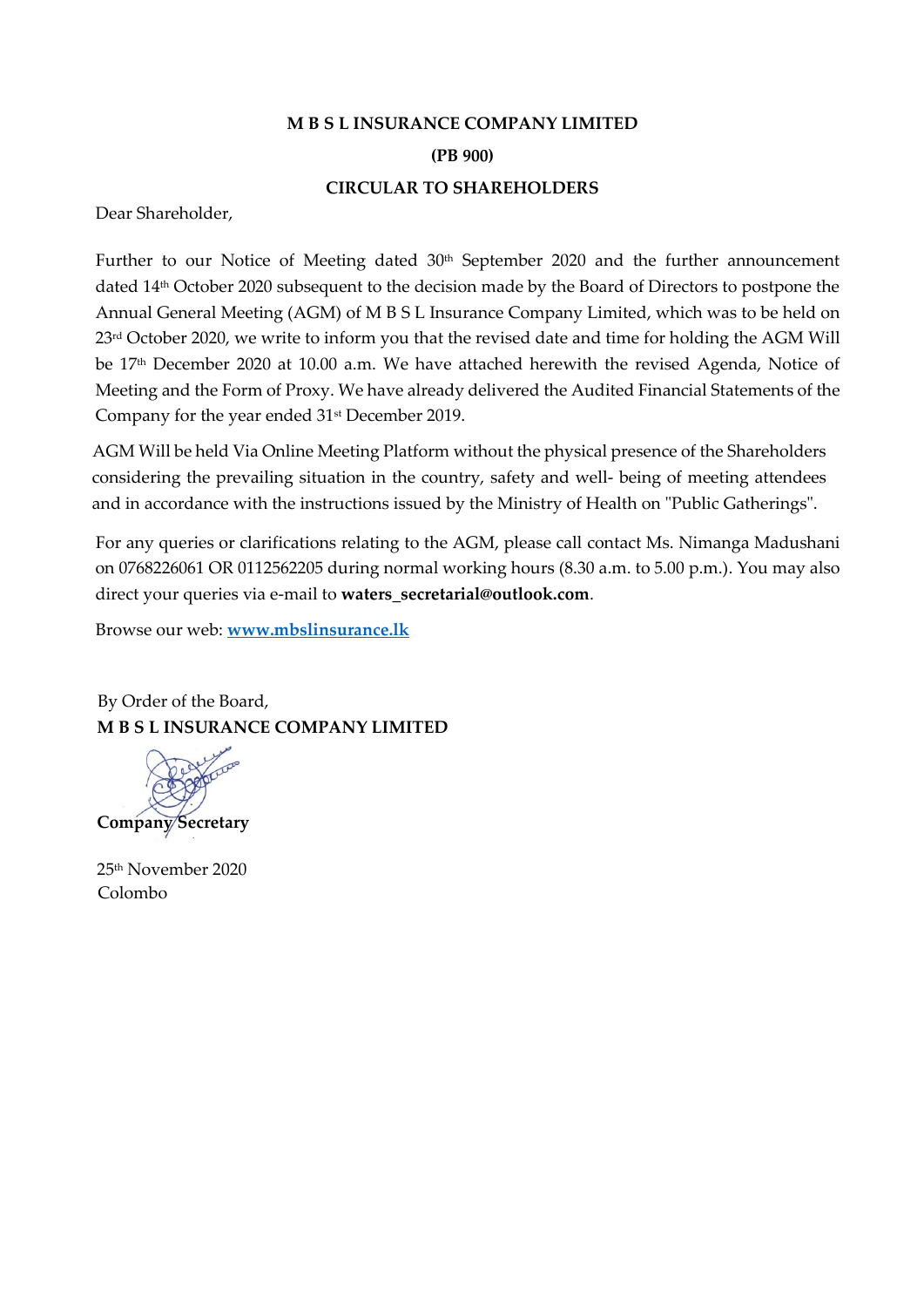# **M B S L INSURANCE COMPANY LIMITED**

#### **NOTICE OF MEETING**

**NOTICE IS HEREBY GIVEN** that the Fifteenth (15th) Annual General Meeting of M B S L Insurance Company Limited Will be held at the Board Room (18th Floor) of Merchant Bank of Sri Lanka & Finance PLC, BOC Merchant Tower, No.28, St. Michael's Road, Colombo 03 on Thursday, 17 th December 2020 at 10.00 a.m. via Online Meeting Platform without the physical presence Of the Shareholders, due to the prevailing COVID- 19 pandemic in the country for the following purposes;

- 1. To receive and consider the Audited Financial Statements of the Company for the year ended 31<sup>st</sup> December 2019 together with the Report of the Auditors thereon.
- 2. To appoint M/s. Ernst & Young, Chartered Accountants, as Company's Auditors for the ensuing year and to authorize the Directors to determine their remuneration.
- 3. To appoint M/s. Waters Secretarial Services (Pvt) Ltd, approved Company Secretaries, as Company's secretary for the ensuing year and to authorize the Directors to determine their remuneration.
- 4. To authorize the Directors to determine donations for the year 2020.

# By Order of the Board **MERCHANT BANK OF SRI LANKA & FINANCE PLC**



#### **NOTES:**

- 1. A Form of Proxy is attached hereto, for use if necessary, in which event, it should be completed and returned to the Registered Office of the Company - No. 122. Kew Road, Colombo 02 not less than 48 hours before the time appointed for the holding of the Annual General Meeting.
- 2. A Shareholder entitled to attend and vote at the Annual General Meeting is entitled to appoint a Proxy to attend and vote instead of him/her. A proxy need not be a Shareholder of the Company.
- 3. The instrument appointing a Proxy may be in writing under the hand of the appointor or of his/her Attorney, or if such appointor is a corporation under its Common Seal or under the hand of its Attorney or duly authorized person.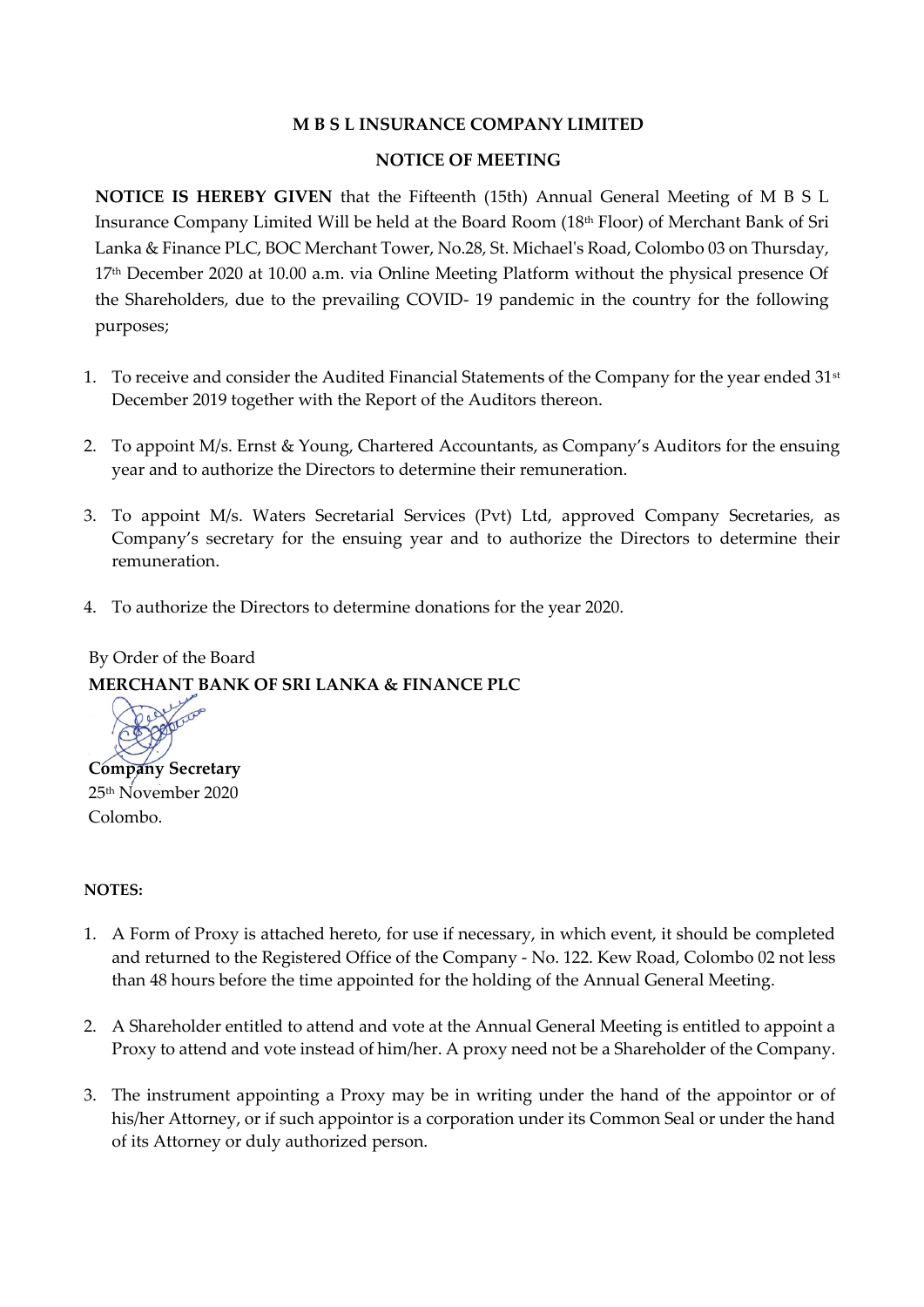# **FORM OF PROXY**

I/We…………………………………………………………………………………………………………... ………………………………………………………………………………………………………………… being a shareholder/ shareholder of the M B S L Insurance Company Limited (MBSLI) hereby appoint …………………………………………………………………………………………………… of ……………………..…………………………………………………………………………Whom Falling ...…………………………………………………………………………………………………………… of …………………………………………………………………………………………….. Whom Failing (Mr. Mr. D. N. L. Fernando, Mr. W. Lalith A. Fernando, Mr. G. M. J. A. R. Gamalath, Mr. P. I. Kandanaarachchi, Mr. W. S. R. Fernando and Mrs. Karnika D. Jayatilake) as \*my/our Proxy, to represent \* me / us, and ……………….………. to vote on \*my/our behalf at the Annual General Meeting of the Company to be held at the Board Room (18th Floor) of Merchant Bank of Sri Lanka & Finance PLC, BOC Merchant Tower, No.28, St. Michael's Road, Colombo 03 on Thursday, 17th December 2020 at 10.00 a.m. and at any adjournment thereof and at every poll which may be taken in consequence thereof. \*I/We the undersigned hereby authorize \*my/our Proxy to vote on \*my/our behalf in accordance with the preference indicated below:

- 1. To receive and consider the Audited Financial Statements of the Company for the year ended  $31<sup>st</sup>$  December 2019 together with the Report of the Auditors thereon.
- 2. To appoint M/s. Ernst & Young, Chartered Accountants, as Company's Auditors for the ensuing year and to authorize the Directors to determine their remuneration.
- 3. To appoint M/s. Waters Secretarial Services (Pvt) Ltd, approved Company Secretaries, as Company's secretary for the ensuing year and to authorize the Directors to determine their remuneration.
- 4. To authorize the Directors to determine donations for the year ending 31.12.2020.

Signed this. ................day of TWO Thousand and Twenty.

……………………………………… Signature



For Against